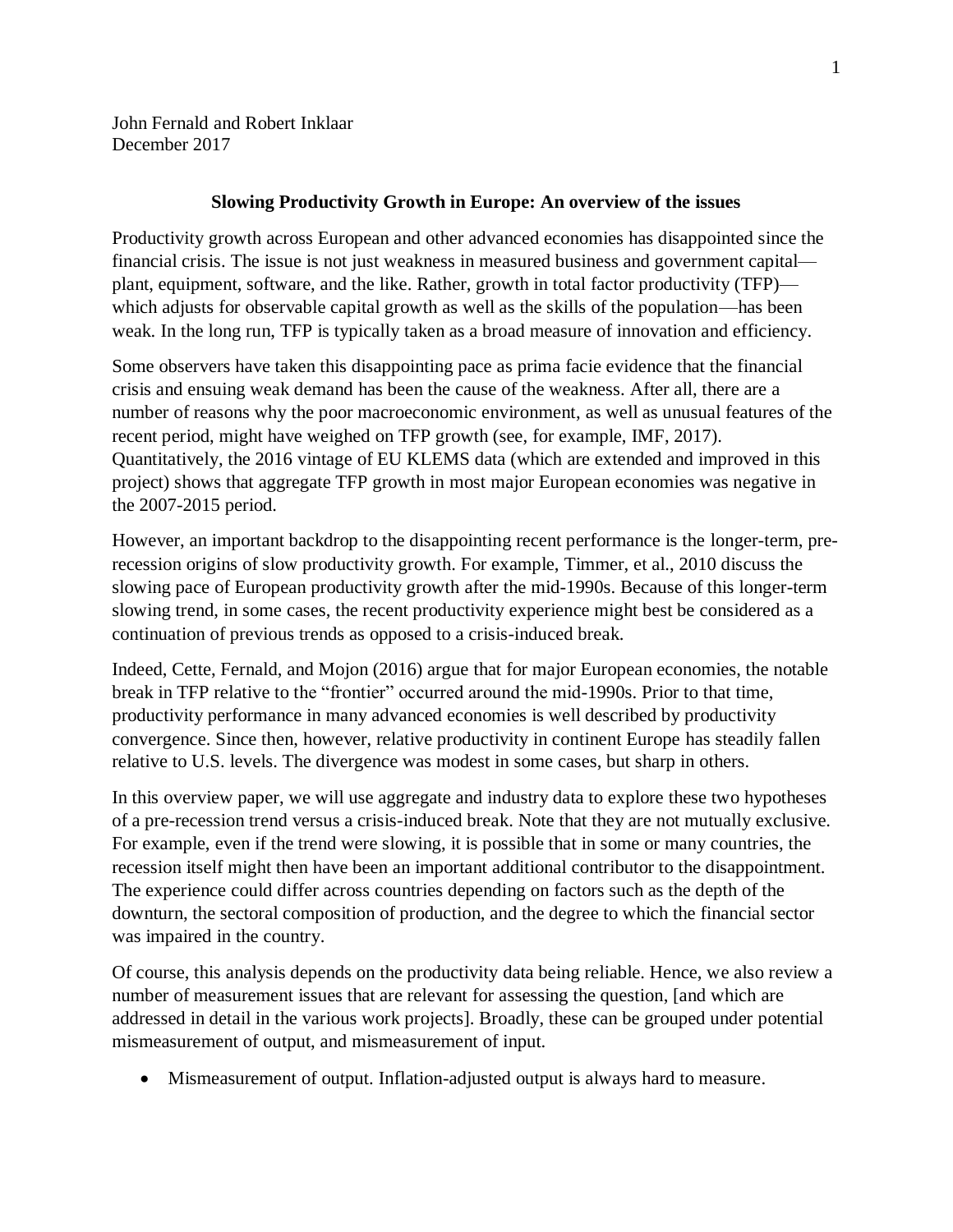- o Price deflators are challenging to get right. One concern is that quality-adjusted deflators for many information-technology products, such as computers and smart phones, might overstate prices and understate growth. A second concern is that with the rise of digital services (and the increasing shift of economic activity towards services generally), deflators for the economy as well as for specific activities might have gotten worse.
- o Increasing amounts of time are spent on valuable activities that appear "free" to users. For example, the benefit to consumers of Google searches or Facebook does not directly show up in gross domestic product, since it is not priced to the consumer. A concern is that focusing solely on market-based output that is inside the boundaries of conventional national accounts might be less relevant in a world where increasing amounts of time are spent on apps that are "free" to users (e.g., Google searches or Facebook) or, otherwise, that take place on our phones.
- o Many intangible investments are not counted in the official data as final output. Gross domestic product aims to measure "final" output, so intermediate transactions are netted out. Considerable recent research highlights that a lot of spending by businesses that is currently counted as intermediate expenditure is, conceptually, no different from final spending on tangible capital investments. [One work project aims directly at improving measures of intangible investment output.]
- o Globalization and the fragmentation of production raise several challenges.
	- **•** These include capturing the "true" location of intellectual property: Businesses often find ways to shift the apparent location to a low-tax jurisdiction.
	- **EXECUTE:** Import prices are often poorly measured, in part because many import transactions involve transfer prices by multinationals.
	- Global value chains also raise a question of whether innovation gains show up in productivity, or in the terms of trade. For example, firms might shift the fastest-growth portion of the value chain to another country, leading to slower domestic productivity growth—yet the gains to purchasers nevertheless show up in cheaper (true) import prices.
- Mismeasurement of input. Both capital and labor input could be mismeasured, thereby biasing price statistics.
	- o In terms of capital inputs, intangible investments done by firms need to be capitalized. (Note that intangibles thus affect both measures of output, and measures of inputs; so the effect on labor productivity measurement is larger than the effect on TFP).
	- $\circ$  In terms of labor inputs, a challenge is to measure the "quality" of the labor force, in terms of education, experience, and (potentially) other skills.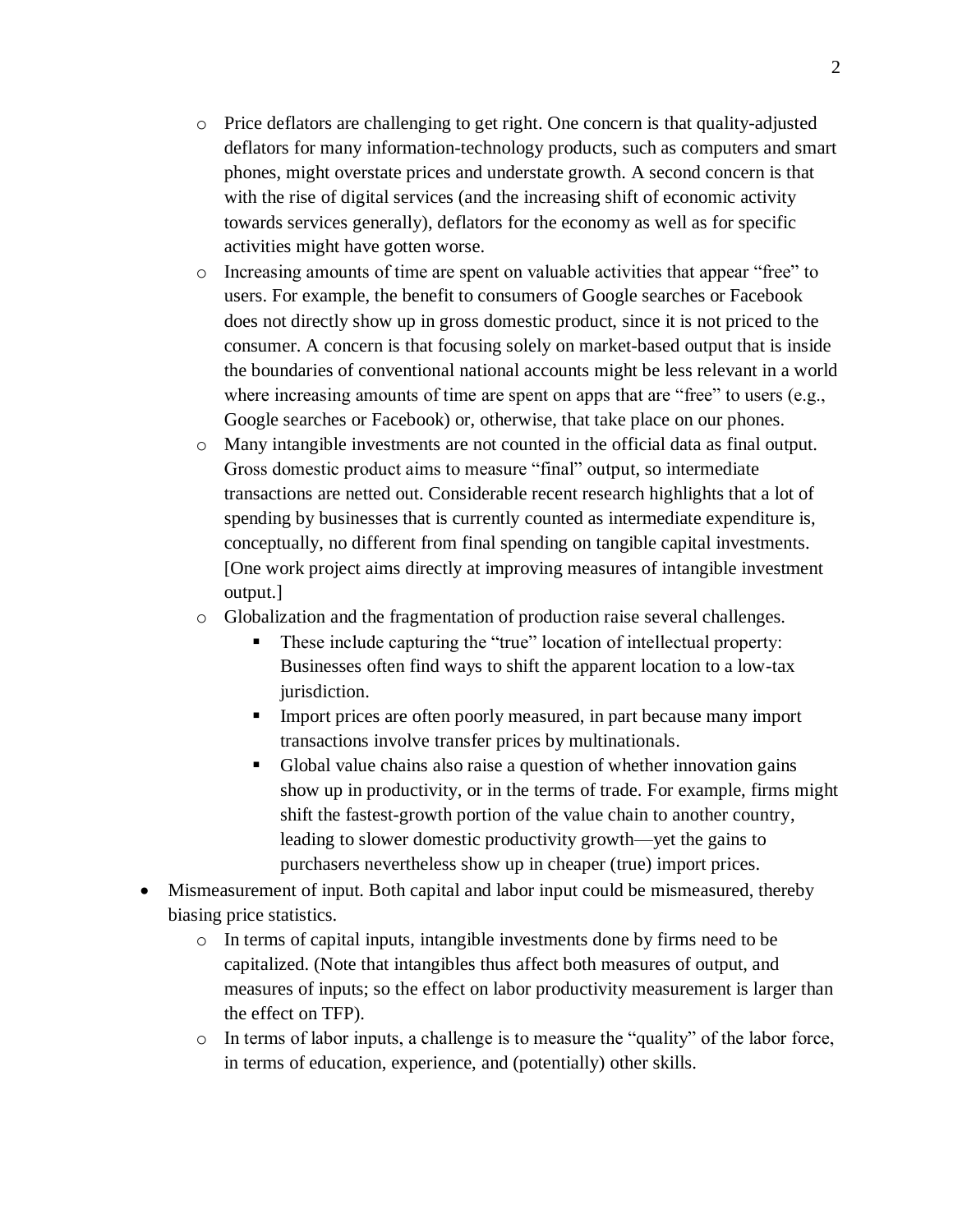- o Over the course of business cycle fluctuations, a challenge is to adjust for variation in "true" input use associated with the workweek of capital and labor effort. In recessions, capital utilization typically falls and firms might hoard labor of workers with scarce skills—meaning, loosely, that the firm has excess capacity and workers don't have enough to do. Although variations in utilization are an important reason why measured TFP is procyclical (Fernald and Wang, 2016), it is less likely to be an important factor in explaining weak productivity growth over a decade or more.
- Cross-country comparisons. For some purposes, such as understanding diffusion of bestpractices, it is helpful to have reliable data on the level of productivity across countries.

Assuming that the weak pace of TFP growth is not simply a figment of mismeasurement, there are a number of analytical mechanisms that might explain why TFP growth has slowed, or why there might be a break between trends in measured TFP and technology.

- Frontier technology might have slowed. For example, one prominent hypothesis for the global nature of the productivity slowdown is that the broadbased gains from information-technology have ebbed.
- There might be barriers to the diffusion of ideas across countries and/or across firms.
- The financial crisis might have slowed investment in R&D and other intangible investment in new ideas; or, these ideas might have been adopted more slowly because of weak demand (e.g., Anzoategui et al, 2017).
- Credit or other frictions have led to a worsening in the allocation of resources, lowering measured TFP growth. Indeed, some papers argue that resource misallocation has increased in many countries.
- Rising market power might have changed the relationship between technology change and measured TFP growth.

Looking ahead, this analysis will shed light on what to expect in the future. To the extent that trend growth has been slow for reasons unrelated to the recession and financial crisis, the best guess is that slow trend growth at the frontier will continue. Even in that case, however, uncertainty remains high regarding future trends. On the other hand, to the extent that some of the weak performance in Europe reflects temporary cyclical factors that will reverse, productivity growth could pick up relatively quickly. However, if the widespread divergence from the frontier reflects underlying structural factors such as misallocation, it may take more than a business-cycle recovery to reverse the tide.

## **References**

Adler, Gustavo, Romain A Duval, Davide Furceri, Sinem Kiliç Çelik,Ksenia Koloskova, and Marcos Poplawski-Ribeiro, 2017. "Gone with the Headwinds: Global Productivity." IMF Staff Discussion Note, SDN/17/04.